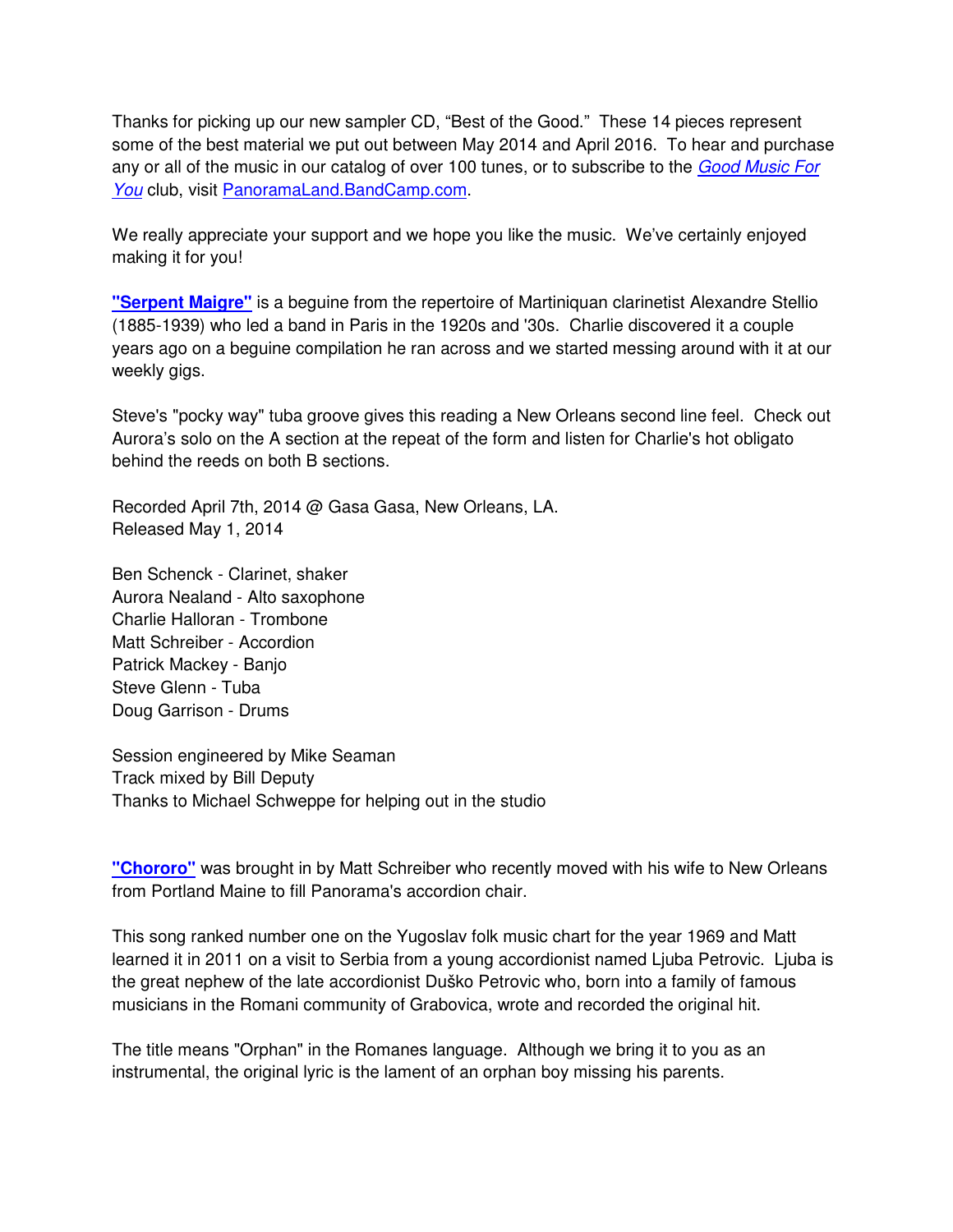On this recording we pared down the band to feature Matt and his accordion. Playing music of the Roma people demands a lifetime of study and Matt has travelled to Western Serbia for that purpose on several occasions. His delivery of the line, it's ornamentation and that special swing of the eighth-note reflects his love and study of and his devotion to this music.

After a long association with Panorama in various capacities, this is Mark Rubin's first recording with Panorama Jazz Band. You can hear him playing baritone horn on Panorama \*Brass\* Band's CD, "17 Days" (2011) and he produced the jazz band's second album, "Panoramaland" (2005). Mark also recently immigrated to New Orleans, a cultural refugee from Austin Texas, the self-proclaimed "Live Music Capital of the World."

Recorded April 7th, 2014 @ Gasa Gasa, New Orleans, LA. Released June 1, 2014

Ben Schenck – Clarinet Matt Schreiber - Accordion Patrick Mackey - Tenor Banjo Mark Rubin - Tuba Doug Garrison - Drums

Session engineered by Mike Seaman Track mixed by Bill Deputy Thanks to Michael Schweppe for helping out in the studio

**"Di Shikerer Tantz"** ("Drunkard Dance") is a melodic line we'd been playing in the Panorama Brass Band for several years. It works great out on the parade route, especially the night parades. From there we brought it into the Jazz Band and even had a round of schnapps brought to the bandstand by an appreciative festival goer when we played it at the French Quarter Festival a few years ago.

This particular tune is different every time we play it. On the June 2nd recording session, we tracked it in one take and all immediately felt that we had a hit on our hands.

Much gratitude to Mark Rubin for assistance with the Yiddish title.

Recorded June 2nd, 2014 @ Gasa Gasa, New Orleans, LA. Released July 1, 2014

Ben Schenck - Clarinet Aurora Nealand - Alto saxophone Charlie Halloran - Trombone Matt Schreiber - Accordion Patrick Mackey - Banjo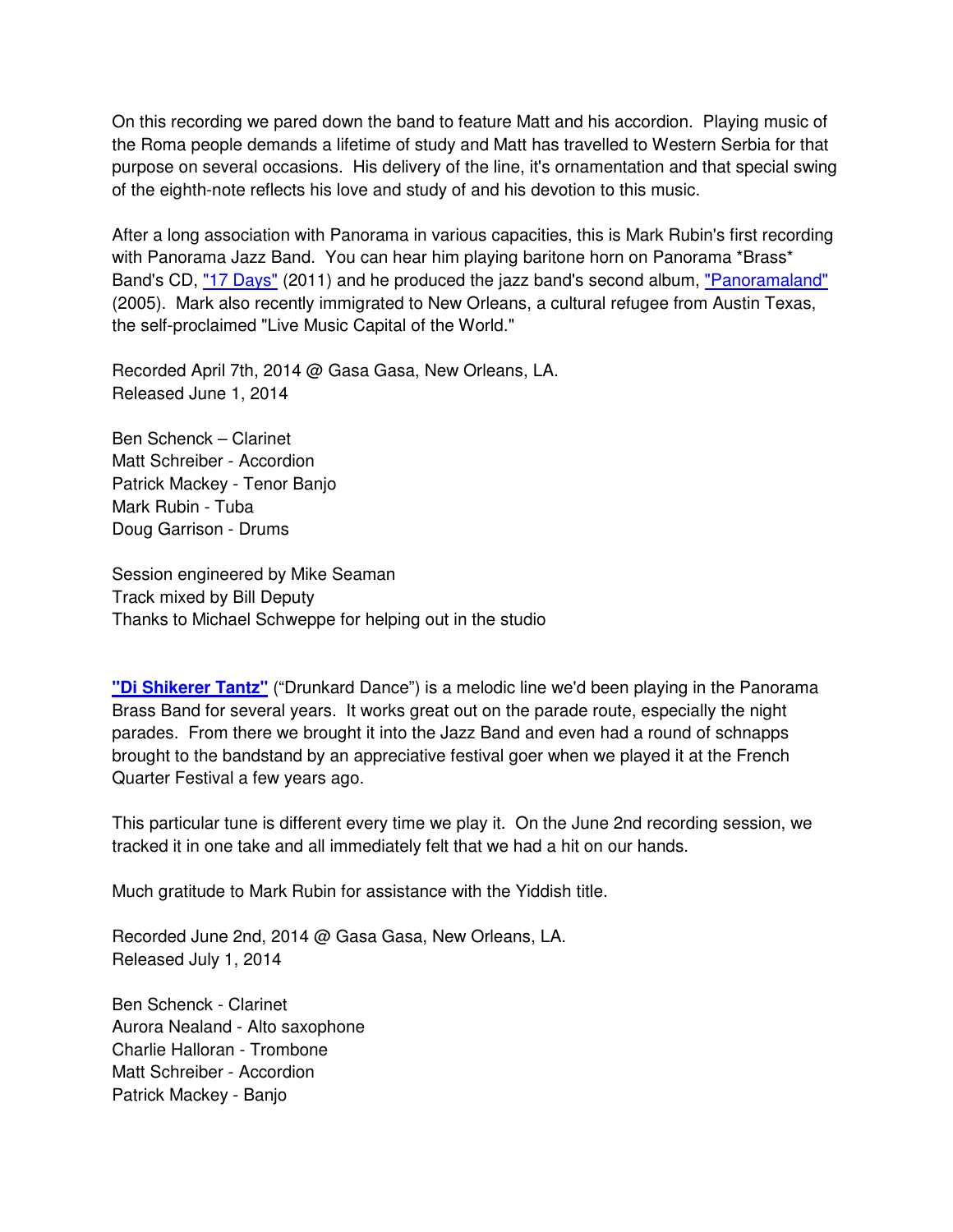Matt Perrine - Tuba Doug Garrison - Drums

Session engineered by Mike Seaman Track mixed by Bill Deputy

The **"Sicilienne, Op. 78"** by Gabriel Fauré, was something completely new for us: a transcription of an orchestral piece from the European classical tradition. Originally written in Belle Époque Paris (1893) for cello and piano, it was orchestrated for a London production of "Pelléas et Mélisande" (Maurice Maeterlinck) in 1898 and is now often performed in a suite of incidental music written for that play.

The Belle-Époque (1871-1914), a period of peace and prosperity in France, saw the rise of the French bourgeoisie and many of the things we now associate with the City of Lights: the Eiffel Tower, the Impressionist and Expressionist movements in painting, the Art Nouveau style in the decorative arts, the Moulin Rouge, the Folies Bergère and the Bohemian lifestyle in the cafés of Montmartre.

A "sicilienne" in classical music is characterized by a limping rhythm in triple time. Composers have typically used it to convey a calm, pastoral feeling. In this case, we couldn't help putting just a little swing on the 8th note to give it more energy and remind the listener that we are in 21st century New Orleans. The groove is dancey, the melodies are all singable and memorable. The trio section features some nice interplay between the accordion and banjo and dissolves into the whole-tone scale before returning to the G minor section and an optimistic coda.

Recorded June 2nd, 2014 @ Gasa Gasa, New Orleans, LA. Released August 1, 2014 Ben Schenck - Clarinet Aurora Nealand - Alto saxophone Charlie Halloran - Trombone Matt Schreiber - Accordion Patrick Mackey - Banjo Matt Perrine - Tuba Doug Garrison - Drums

Produced by Ben Schenck and Bill Deputy Session engineered by Mike Seaman Mixed by Bill Deputy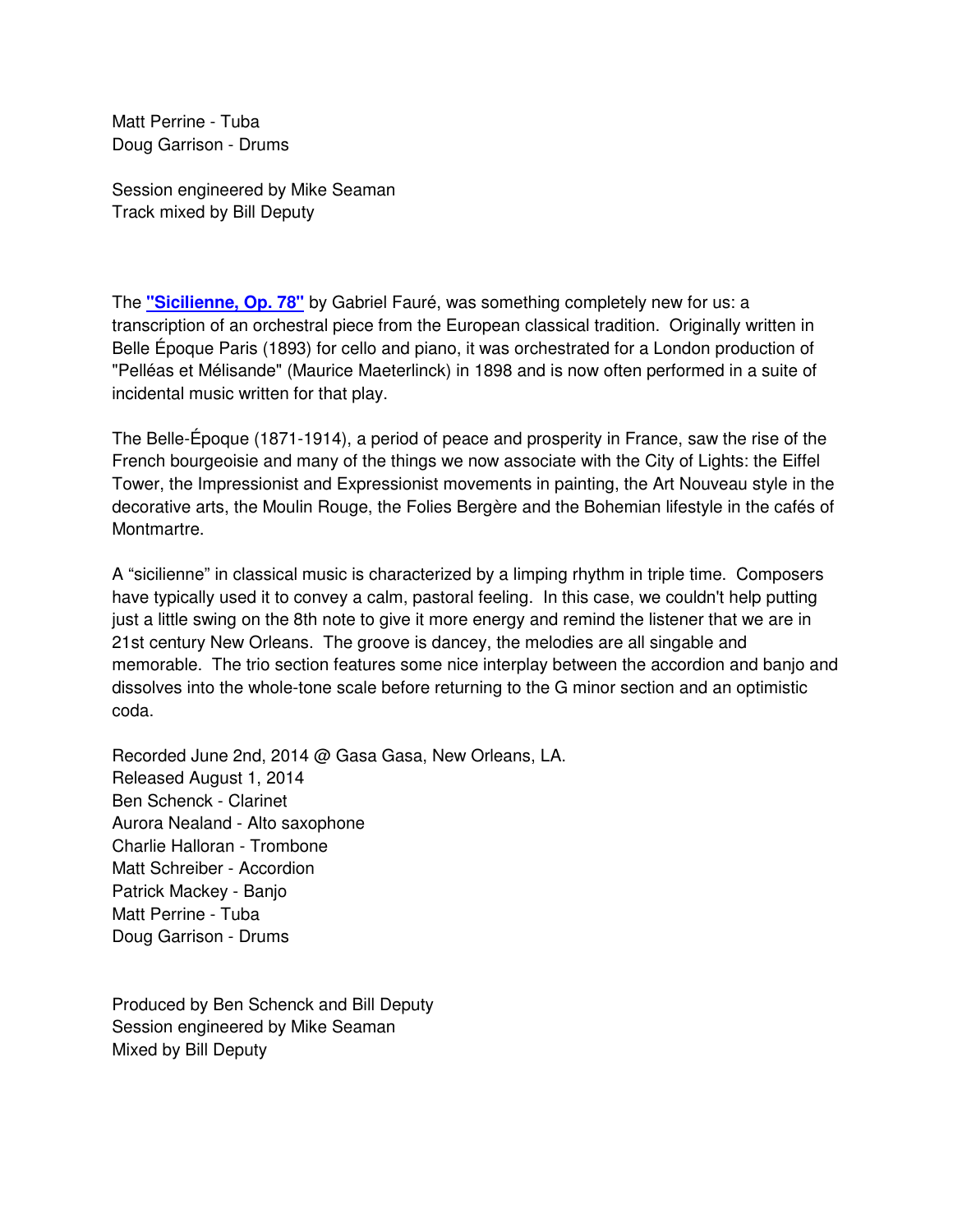One December many years ago, while hiking in Northern Wales, Ben found himself with nothing but a harmonica to play Christmas carols on. The harmonica worked fine for "Joy To The World" and "The First Noel" but when it came to "God Rest Ye Merry Gentlemen" (which is in a minor key), the harmonica (which is pitched major) wouldn't do it. Consequently, there was no alternative but to play "God Rest Ye Merry Gentlemen" in a major key.

When Panorama started getting calls a few years ago to play holiday gigs, Ben made an arrangement and we recorded it on our November 2014 session, re-titling our version, **"Christmas (Like Ya Just Don't Care)."**

The track starts out in the traditional minor key with a solemn, reverential type of English cathedral tone but, after one time down, Patrick with his banjo and Doug on the floor tom cut in and we find ourselves in a New Orleans street party. Then, while Steve on tuba and Doug on drums divide up a half-clave pattern, Ben delivers the head on clarinet with Matt chasing after him on the accordion. After a two-way thing between Matt and Aurora on alto sax, Ben and Charlie (trombone) get into it. At the top of the last chorus Ben lays down a tambourine part to kick up the party before recapping the head (on clarinet) and pulling back into the slow minor to take it out.

The holidays are a time to party and in New Orleans folks do it their own way. So wave your hands up in the air and celebrate Christmas like ya just don't care!

Recorded November 11th, 2014 @ Gasa Gasa, New Orleans, LA. Released Dec 1, 2014

Ben Schenck - Clarinet, Tambourine Aurora Nealand - Alto Saxophone, Shaker Charlie Halloran - Trombone Matt Schreiber - Accordion Patrick Mackey - Tenor Banjo Steve Glenn - Tuba Doug Garrison - Drums

Written and produced by Ben Schenck Session engineered at Gasa Gasa and track mixed at Listen Up! Studios by Michael Seaman

In honor of Mardi Gras here in New Orleans, our February 2015 featured our marching outfit, the Panorama Brass Band, with a mambo, **"Norma La De Guadalajara,"** from the "Mambo King," Pérez Prado y su Orquesta. We recorded this one, tired but no worse for the wear, on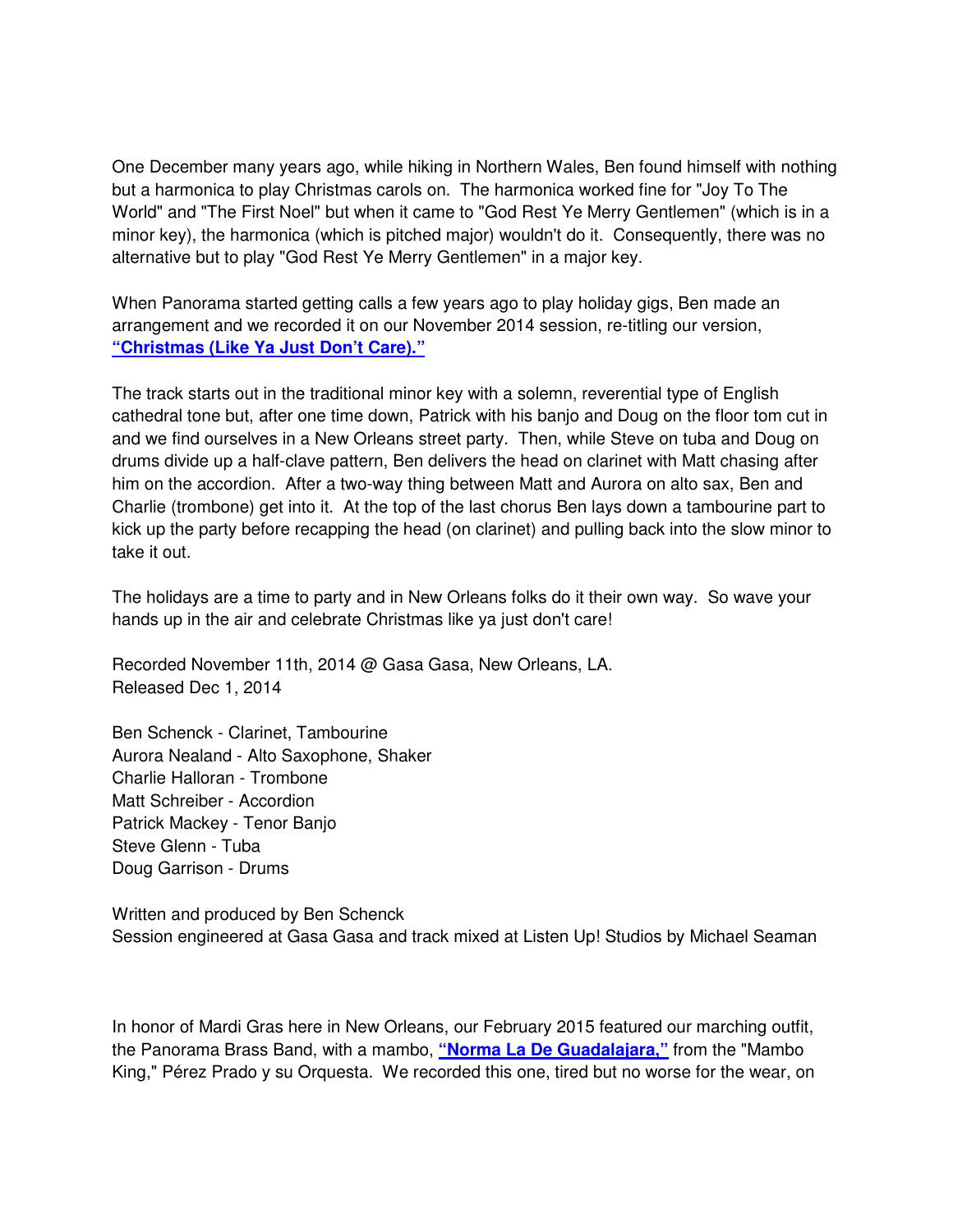Ash Wednesday 2013, after a frenetic carnival season that culminated in the annual ramble with our patron krewe, the St. Anthony Ramblers.

This track features the treble reeds, Ben and Aurora on clarinet and alto saxophone, over a strong, heavy, minor-key vamp in the low brass punctuated by high-note blasts from the trumpets. The ad lib solo is by Patrick Farrell on alto horn.

Super special thanks to Mark Bingham for wonderful food and beautiful vibes during the recording session.

Recorded February 13th, 2013 @ Piety Street Studios, New Orleans, LA. Released February 1, 2015

Ben Schenck - Clarinet Aurora Nealand - Alto Saxophone Dan Oestreicher - Baritone Saxophone Jack Pritchett - Trumpet JR Hankins - Trumpet Patrick Farrell - Alto Horn John Gerken - Tenor Horn Don Godwin - Tenor Horn Charlie Halloran - Trombone Jon Gross - Sousaphone Boyanna Trayanova - Snare Drum Richie Barshay - Bass Drum

Produced by Don Godwin, Patrick Farrell and Ben Schenck Music arranged by Patrick Farrell Session engineered at Piety Street Studios by Wesley Fontenot Track edited, mixed and mastered by Don Godwin

**"Towtruck Chocheck"** was recorded live at a gig at the Old US Mint which is operated by the Louisiana State Museum and the National Park Service.

A chocheck is a traditional dance from the Roma people of Southeastern Europe. Although the step is different, the groove is very similar to a New Orleans second line. Dig, if you will, Matt Perrine's reference to "Hey Pocky Way" in the tuba vamp behind the solos. And pay special attention to Tomas Majcherski's silky saxophone solo.

Once many years ago when our car broke down on the way to a gig in Baton Rouge, as we waited for the rescue vehicle, we got into a riff on the words "towtruck" and "chocheck." Since we never learned the actual title of this particular chocheck, the name stuck.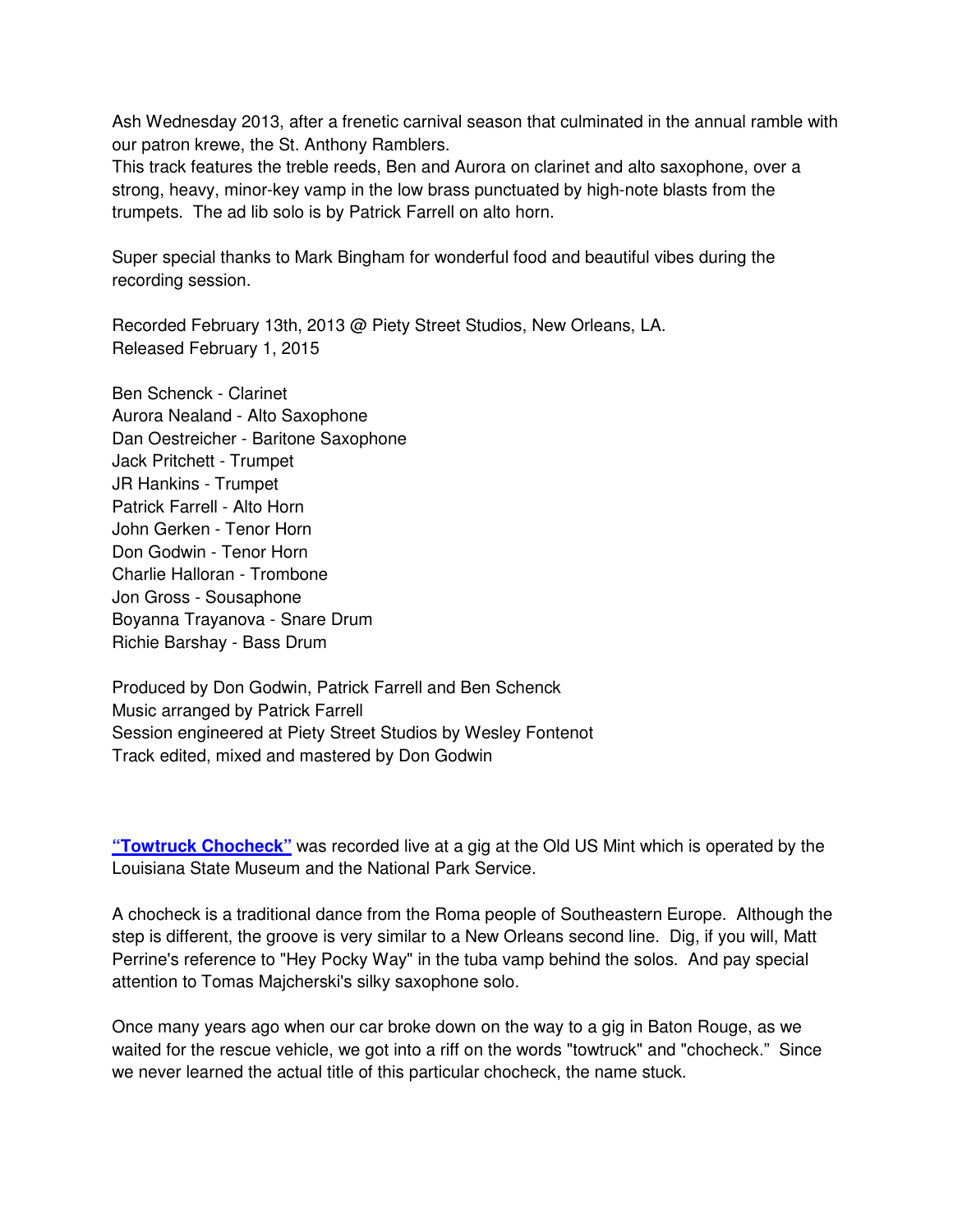Ben learned the melody from California clarinetist George Chittenden who was on a swing through New Orleans with his Balkan band, Edessa back in the 90s. George had recently returned from a trip to Bulgaria and Turkey and had learned the tune there. When Ben called him up recently, however, George no longer recalled the tune or the title.

So, let's just say the folk process is well represented in this whole exchange.

Recorded March 6th, 2015 @ The Old US Mint, New Orleans, LA. Released May 1, 2015 Ben Schenck - Clarinet, Tambourine Tomas Majcherski - Alto Saxophone Jon Ramm - Trombone Matt Schreiber - Accordion Patrick Mackey - Tenor Banjo Matt Perrine - Tuba Doug Garrison - Drums

Arranged and produced by Ben Schenck Session engineered by Danny Kadar and Joe Stolarick at The Old US Mint. Track mixed at Oak Street Recording by Lu Rojas

**"Les Deux Jumeaux"** is a Creole beguine from the repertoire of Martiniquan clarinetist Eugène Delouche (1909-1975) and written by his collaborator, guitarist Pollo Malahel. This tropical dance melody has been in the book since our first gig over 20 years ago and features our "Summertime cats" (filling in for those Panoramians who had evacuated to cooler territories).

After Ben and Tomas Majcherski present the tune on clarinet and alto sax, Charlie and the rhythm section tighten up the pocket and get to work, trombone out front. Also dig, if you will, Paul Thibodeaux's patented swing on the 8th note in that Caribbean stick pattern of his.

The next solo is brought to you by accordionist Michael Ward-Bergeman in his first Panorama recording. Then, after Tomas and Ben split another chorus, the horns get out of the way so Patrick can give us the line again on his banjo before Matt treats us to two B sections on the tuba. Finally the whole band jumps into the pool for one last big splash.

Recorded June 16, 2015 at Listen Up! Studios, New Orleans, LA Released July 1, 2015

Ben Schenck - Clarinet, Shaker Tomas Majcherski - Alto Saxophone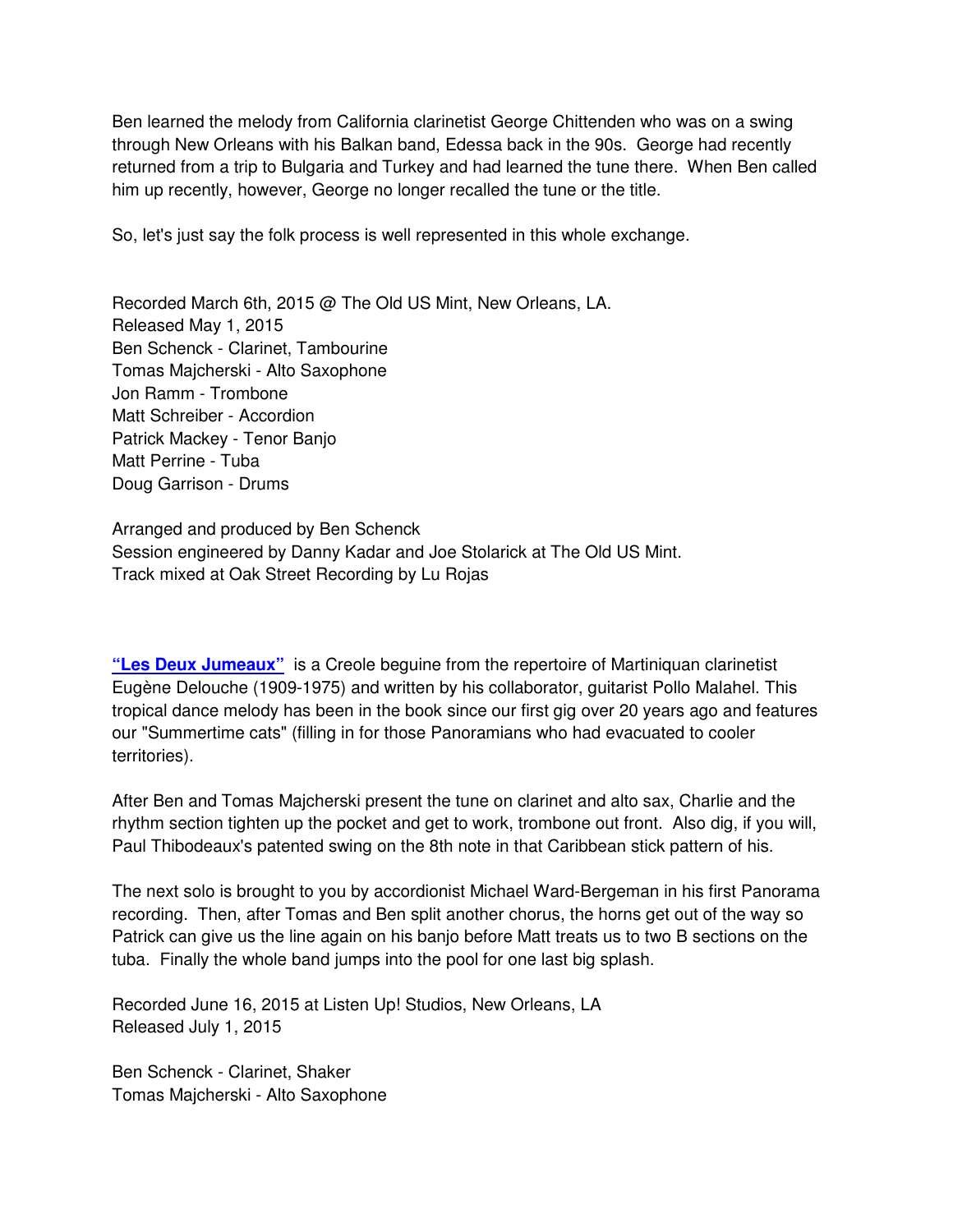Charlie Halloran - Trombone Michael Ward-Bergeman - Accordion Patrick Mackey - Banjo Matt Perrine - Tuba Paul Thibodeaux - Drums

Music arranged by Ben Schenck

Recorded, edited and mixed by Michael Seaman at Listen Up! Studios, New Orleans, LA Mastered by Lu Rojas at Oak Street Recording, New Orleans, LA

**"Keep On Gwine,"** has the feel of a hot, humid, August afternoon strut through one of the Crescent City's more rhythmic neighborhoods. Written by trumpeter Melvin Lastie, of the Lower Ninth ward musical dynasty, and popularized by the Piano Prince of New Orleans, James Booker, it has been covered by countless of Booker's followers. With this offering, we hope to rank in that number.

After a four bar intro from the tuba, clarinet and accordion deliver the line in unison followed by a turn from the trombone and clarinet in harmony with counterpoint from the accordion and saxophone. Then we get Matt Perrine's take on the story with his tuba, a two-way thing from Tomas Majcherski (alto saxophone) and Charlie Halloran (trombone) followed by a chorus from accordionist Michael Ward-Bergeman before a drum break from Paul Thibodeaux and two choruses out. The climactic point comes in the second out-head when the reeds recap the line in thirds with everyone else blowing up a runway party of Rampart Street drag queens for your hot August Saturday night.

Recorded June 16, 2015 at Listen Up! Studios, New Orleans, LA Released August 1, 2015

Ben Schenck - Clarinet Tomas Majcherski - Alto Saxophone Charlie Halloran - Trombone Michael Ward-Bergeman - Accordion Patrick Mackey - Banjo Matt Perrine - Tuba Paul Thibodeaux - Drums

Music composed by Melvin Lastie and arranged by Ben Schenck Recorded by Michael Seaman at Listen Up! Studios, New Orleans, LA Edited, mixed and mastered by Lu Rojas at Oak Street Recording, New Orleans, LA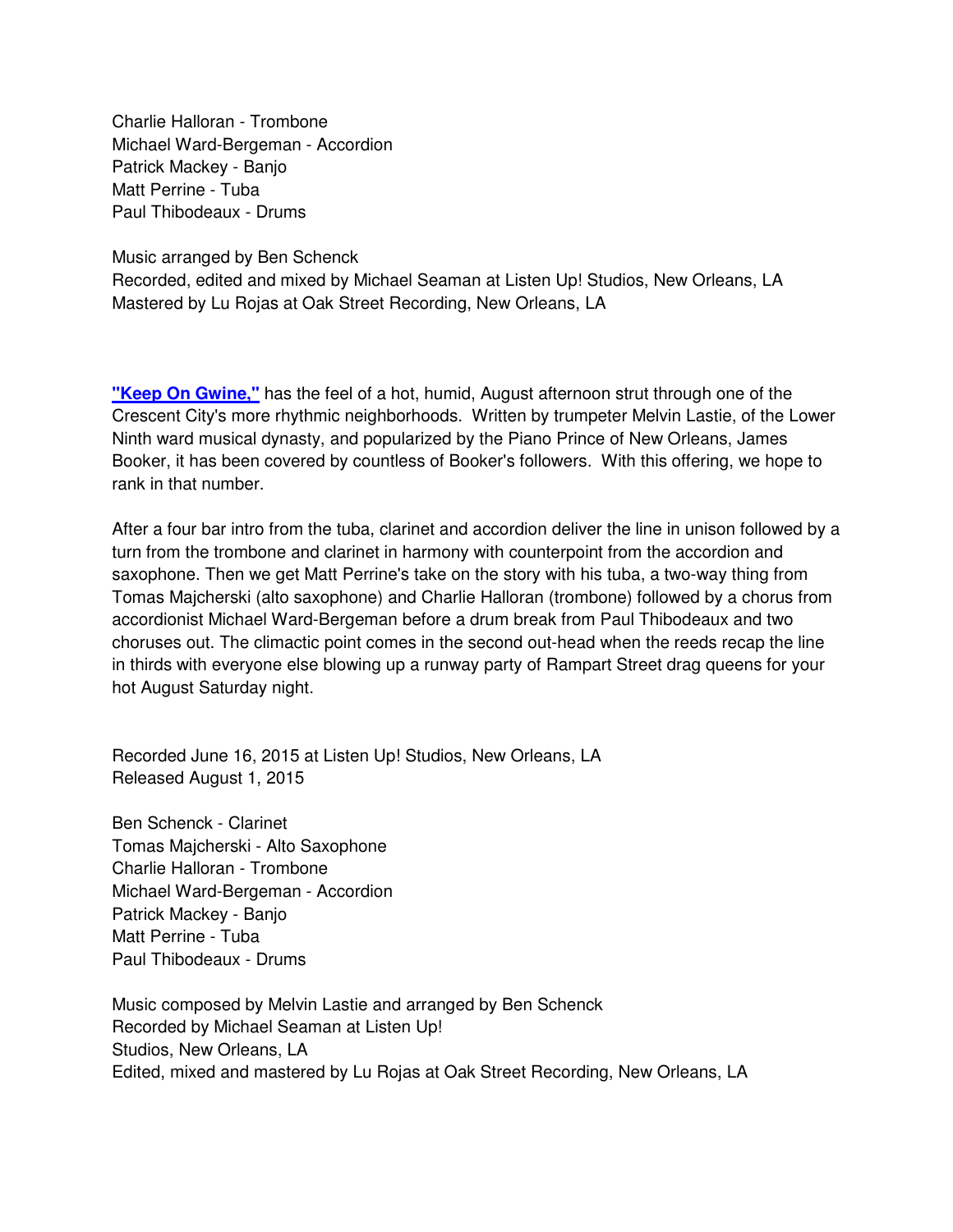**"Esperanzas"** represents a genre that had recently become increasingly important for the band, that of the Venezuelan Waltz. Originally recorded in New York in 1918 by Trinidadian composer and pianist Lionel Belasco (1881-1967), "Esperanzas" is the second Venezuelan waltz in our repertoire. We learned another of his compositions, "Carmencita", back when we were playing on Bourbon Street in 2004 and released it on our second CD, Panoramaland (2005) and again on our live CD, Dance of the Hot Earth (2013).

Compared to the better known Viennese waltz, the South American counterpart has an earthier and more polyrhythmic groove. Check out the maraca work of Panorama drummer Doug Garrison who actually traveled to Venezuela to study the folk music several years ago and was happy to have an excuse to break out his maracas for this session.

Also check out our October 2015 release, "Recordando A Venezuela," featuring the Venezezuela-born, New Orleans chanteuse Yulene Velásquez in a heart-felt performance recalling her homeland.

Recorded June 16, 2015 at Listen Up! Studios, New Orleans, LA Released September 1, 2015

Ben Schenck - Clarinet Tomas Majcherski - Alto Saxophone Charlie Halloran - Trombone Michael Ward-Bergeman - Accordion Patrick Mackey - Banjo Matt Perrine - Tuba Paul Thibodeaux - Drums Doug Garrison - Maracas

Music composed by Lionel Belasco and arranged by Ben Schenck Produced by Ben Schenck Recorded, edited and mixed by Michael Seaman at Listen Up! Studios, New Orleans, LA Mastered by Lu Rojas at Oak Street Recording, New Orleans, LA

Our Hanukkah drop for 2015 is titled **"Hanukkah on Japonica"** and features a traditional Jewish bulgar ("The Voliner Bulgar") with a Hanukkah song ("Sevivon") folded in.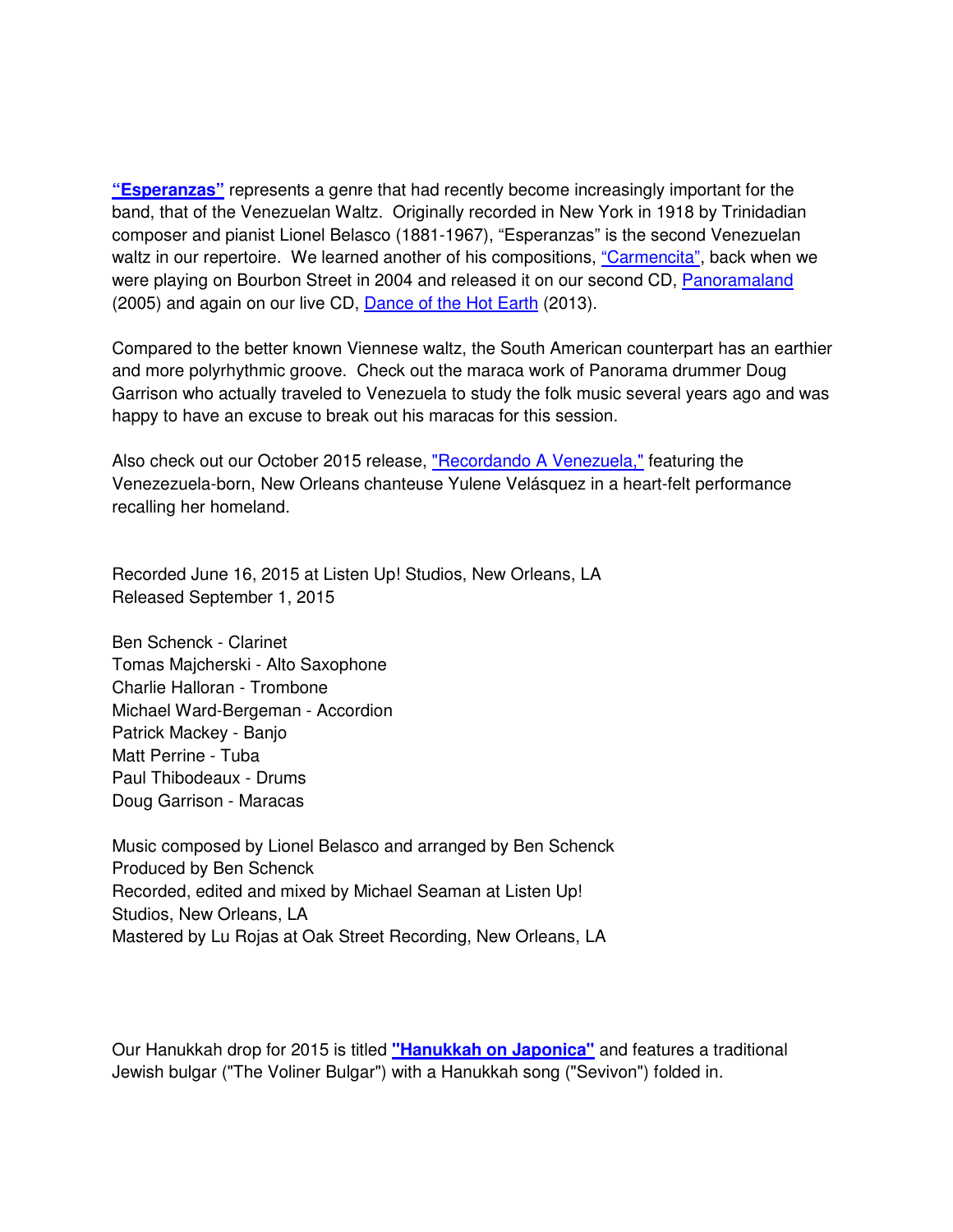Japonica Street is the "lowest street in the upper Ninth Ward," right next to the Industrial Canal. In this recording, we imagine the drums and clarinet calling everybody out of their houses to come celebrate the Festival of Lights. The accordion, tuba, banjo trombone and saxophone quickly fall in and it soon becomes apparent that "a great miracle happened there!"

Recorded October 13, 2015 at Listen Up! Studios, New Orleans, LA Released November 1, 2015

Ben Schenck - Clarinet, Tambourine Aurora Nealand - Alto Saxophone Charlie Halloran - Trombone Matt Schreiber - Accordion Patrick Mackey - Banjo Mark Rubin - Tuba Doug Garrison - Drums

Produced by Ben Schenck Music arranged by Ben Schenck Recorded, edited and mixed by Michael Seaman at Listen Up! Studios, New Orleans, LA Mastered by Lu Rojas at Oak Street Recording, New Orleans, LA

Your Panorama track from January, 2016, is a breath of fresh air from the Caribbean, a Creole beguine titled **"Parfum Des Îsles"** (Perfume of the Islands), written by Guadeloupean clarinetist, saxophonist and pianist Édouard Pajaniandy (aka Mariépin, 1916-2004).

Our interpretation spotlights Panorama saxophonist Aurora Nealand, delivering the line with increasing warmth over the lovely rhythmic foundation provided by drummer Doug Garrison, tuba man Steve Glenn and Patrick Mackey, who swaps his banjo for tenor guitar on this track. The arrangement, by clarinetist and leader Ben Schenck, features accompanying horn parts and a chord-melody intro delivered first on the tenor guitar, used later by the horns to segue back to the head.

Recorded October 13, 2015 at Listen Up! Studios, New Orleans, LA Released January 1, 2016 Ben Schenck - Clarinet, Shaker Aurora Nealand - Alto Saxophone Charlie Halloran - Trombone Matt Schreiber - Accordion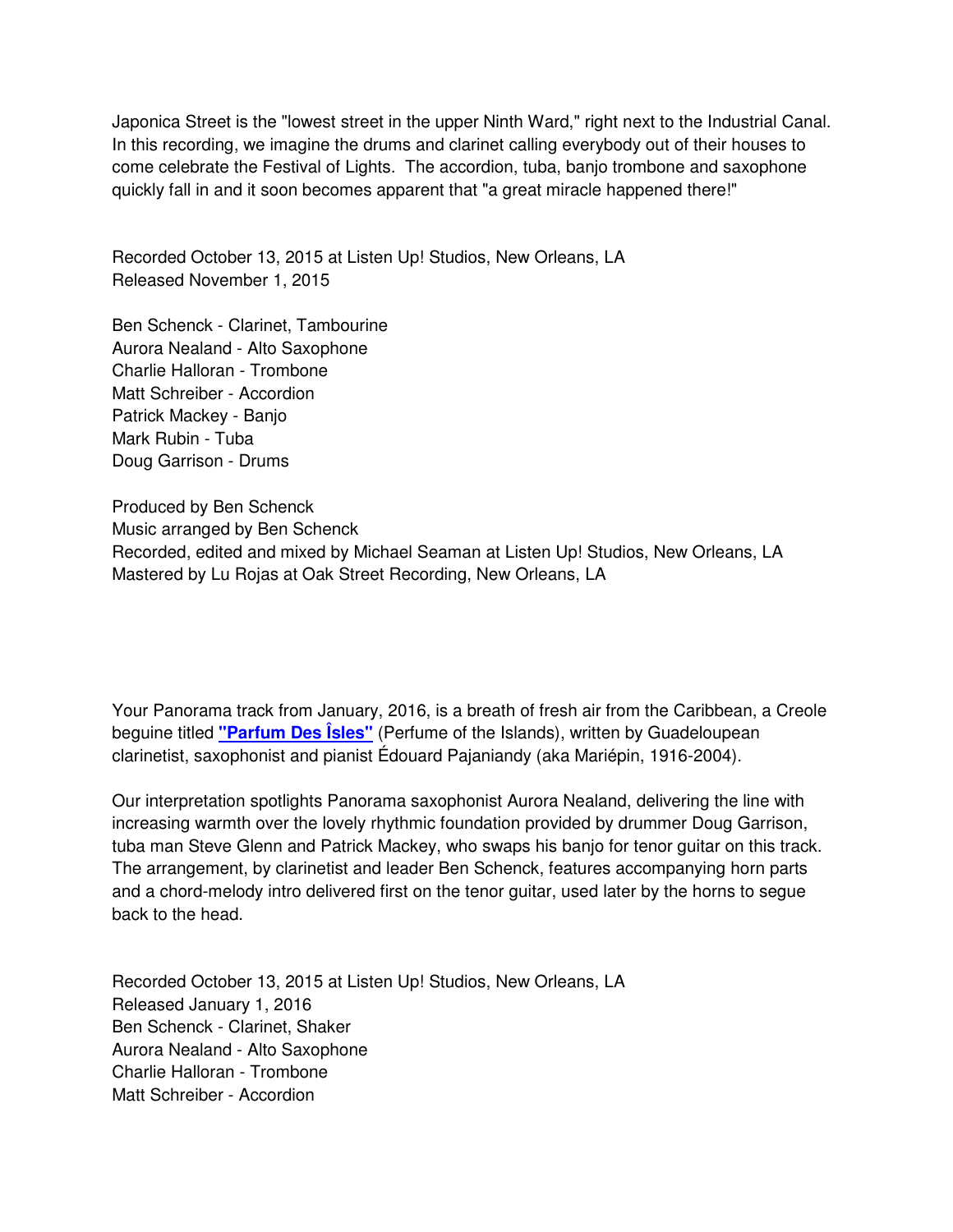Patrick Mackey - Tenor Guitar Steve Glenn - Tuba Doug Garrison - Drums

Produced by Ben Schenck

Music written by Édouard Pajaniandy and arranged by Ben Schenck Recorded, edited and mixed by Michael Seaman at Listen Up! Studios, New Orleans, LA Mastered by Lu Rojas at Oak Street Recording, New Orleans, LA

If you've never been to the Mardi Gras in New Orleans, all we can tell you is that a lot of people's preconceptions are wrong. While it's true that there can be found drunken frat boys on Bourbon Street, that scene is not what Mardi Gras is about.

The music of mardi gras, of course, is the party starter but our angle on it has been to listen to how the same instruments are used for the same purpose in various different cultures and do our best to bring those parties to the streets of New Orleans.

**"Geljan Dade"** (pron. "Ghel-yan Dah-day") was brought to the Brass Band by accordionist and alto horn man Patrick Farrell. Although the song's origin is unknown to us, it was popularized by the late Serbian-Romani vocalist Šaban Bajramovic, from the southern Serbian city of Niš.

The title means "Daddy is Gone" in Romanes and refers to the singer's father having travelled to America. Geljan Dade has been performed and recorded by bands around the world and Patrick's arrangement is based on a recording by Orkestar Bakije Bakica from Vranje a small town in southern Serbia.

Panorama Brass Band has gotten a lot of mileage out of this tune for the past several years. It has become a Mardi Gras favorite of our dance team, the Panoramblers, as well as our motherkrewe, the Saint Anthony Ramblers.

And if you have been to the Mardi Gras in New Orleans but you haven't heard us play, you really must. Come on out and if you see us, HOLLER!

Recorded February 13th, 2013 @ Piety Street Studios, New Orleans, LA. Released February 1, 2016

Ben Schenck - Clarinet Aurora Nealand - Alto Saxophone Dan Oestreicher - Baritone Saxophone Jack Pritchett - Trumpet JR Hankins - Trumpet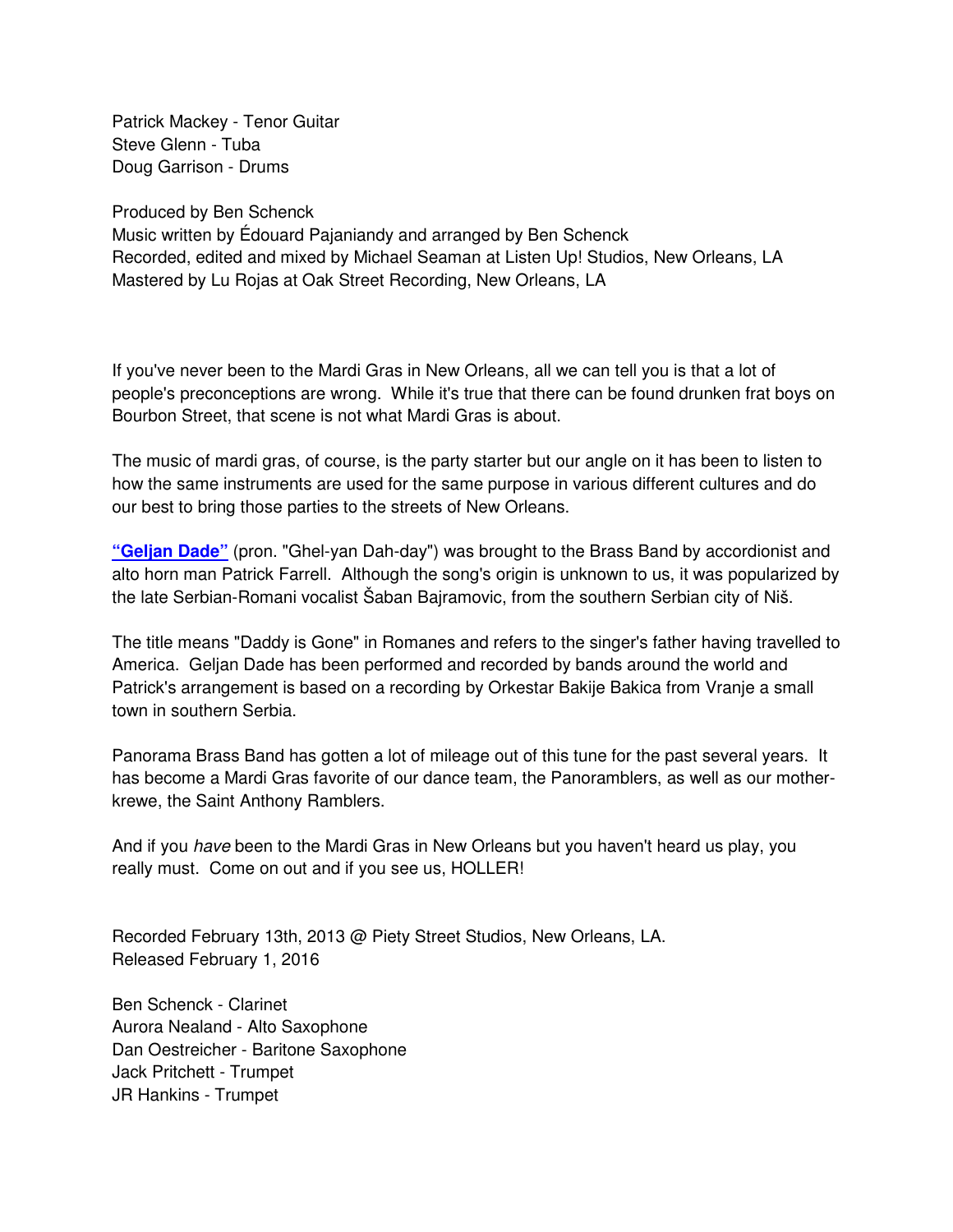Patrick Farrell - Alto Horn John Gerken - Tenor Horn Don Godwin - Tenor Horn Charlie Halloran - Trombone Jon Gross - Sousaphone Boyanna Trayanova - Snare Drum Richie Barshay - Bass Drum

Produced by Don Godwin, Patrick Farrell and Ben Schenck Music arranged by Patrick Farrell Session engineered by Wesley Fontenot at Piety Street Studios Mixed by Don Godwin at Airshow, Takoma Park MD Mastered by Randy LeRoy at Airshow, Takoma Park MD Graphic design by Ben Schenck Cover photo by Unknown

Super special thanks to Mark Bingham for wonderful food and beautiful vibes during the recording session.

Written by Willie Dixon and originally recorded by harmonica innovator and Louisiana native Little Walter, **"Mellow Down Easy"** caught our ears a few years ago and we started playing it on our weekly Saturday night gig at the Spotted Cat.

Our version, which banjo man Patrick Mackey nicknamed "Wiggle Wiggle," features a vocal by Panorama front-man Ben Schenck, an accordion blues chorus by special guest Michael Ward-Bergeman, a go on the trombone by long-time Panoramian Charlie Halloran and a ride by guest saxophonist Tomas Majcherski. The groove is propelled by Mackey, tuba ace Matt Perrine and Paul Thibodeaux on the drums.

Recorded June 16, 2015 at Listen Up! Studios, New Orleans, LA Released April 1, 2016 Ben Schenck - Clarinet, Vocal Tomas Majcherski - Alto Saxophone Charlie Halloran - Trombone Michael Ward-Bergeman - Accordion Patrick Mackey - Banjo Matt Perrine - Tuba Paul Thibodeaux - Drums

Music arranged by Ben Schenck